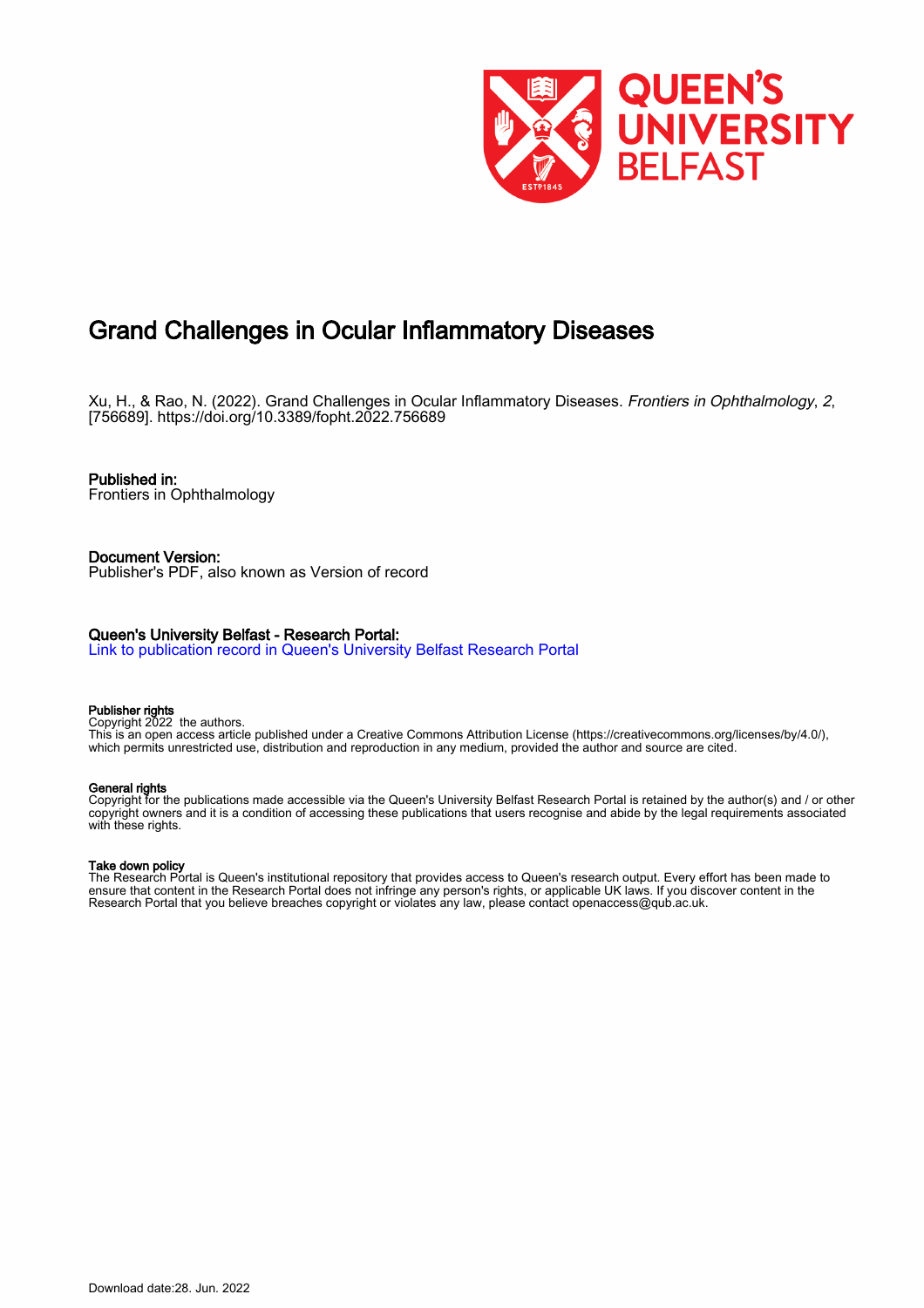



# [Grand Challenges in Ocular](https://www.frontiersin.org/articles/10.3389/fopht.2022.756689/full) Infl[ammatory Diseases](https://www.frontiersin.org/articles/10.3389/fopht.2022.756689/full)

Heping Xu<sup>1,2\*</sup> and Narsing A. Rao<sup>3,4\*</sup>

<sup>1</sup> The Wellcome-Wolfson Institute for Experimental Medicine, Queen's University Belfast, Belfast, United Kingdom, <sup>2</sup> Aier Institute of Optometry and Vision Science, Changsha, China, <sup>3</sup> Department of Ophthalmology, USC-Roski Eye Institute, Los Angeles, CA, United States, <sup>4</sup> Keck School of Medicine, University of Southern California, Los Angeles, CA, United States

Keywords: inflammation, microbiome, blood ocular barrier, aging, degeneration, omics technology, machine learning, artificial intelligence

# INTRODUCTION

There are two categories of ocular inflammatory disease, inflammation-driven diseases and pathological changes/degenerative disorders with significant inflammatory components. Examples of the former include keratitis, conjunctivitis, and uveitis, and inflammation is the primary cause of the disease. Dry eye syndrome (DES), glaucoma, diabetic retinopathy (DR), and age-related macular degeneration (AMD) are typical examples of inflammation-related ocular degenerations. Although the initial triggers are not immune-related, chronic inflammation plays an important role in the initiation, progression and outcome of these disorders.

### **OPEN ACCESS**

#### Edited by:

Sue Lightman, University College London, United Kingdom

#### Reviewed by:

Oren Tomkins-Netzer, Carmel Medical Center, Israel

#### \*Correspondence:

Narsing A. Rao [Narsing.Rao@med.usc.edu](mailto:Narsing.Rao@med.usc.edu) Heping Xu [heping.xu@qub.ac.uk](mailto:heping.xu@qub.ac.uk)

#### Specialty section:

This article was submitted to Inflammatory Eye Diseases, a section of the journal Frontiers in Ophthalmology

Received: 10 August 2021 Accepted: 27 January 2022 Published: 17 February 2022

#### Citation:

Xu H and Rao NA (2022) Grand Challenges in Ocular Inflammatory Diseases. Front. Ophthalmol. 2:756689. [doi: 10.3389/fopht.2022.756689](https://doi.org/10.3389/fopht.2022.756689)

The clinical diagnosis and treatment of ocular inflammatory disorders are based on the anatomic location of the inflammation, as well as how the anatomic site plays a role in dissecting and understanding the pathogenesis of the inflammatory process. Based on the anatomic location, ocular inflammations are broadly grouped as (a) those involving conjunctiva, cornea and sclera as extraocular inflammations, and (b) those involving intraocular structures, called intraocular inflammations, where the uvea and the retina are the main sites of inflammation. Uveal inflammation can be limited to the iris and the ciliary body, the pars plana region or the choroid. They are recognized as anterior, intermediate, and posterior uveitis respectively. The inflammation involving the entire uveal tract is labelled as pan-uveitis.

# INFLAMMATION-DRIVEN OCULAR DISEASES

The uveitides can be caused by inflammation involving primarily uveal tissue. The uvea can be secondarily affected by inflammations of the lens, retina, optic nerve, sclera and cornea. Histologically, the uveitis reveals features of acute non-granulomatous or chronic inflammation of either granulomatous or non-granulomatous. Such histologic changes can reflect underlying immune-pathogenicity of non-infectious and infectious uveitides. These histologic variations are recognized by clinical examinations as well as an initiation of tailored laboratory investigations that can establish the etiologic diagnosis of uveitis in humans.

The uveitides can be of infectious etiology or autoimmune mediated. Globally, uveitis is a significant cause of blindness. In the U.S. it is estimated to be responsible for around 10-15 percent of legal blindness [\(1\)](#page-6-0). The estimate of blindness can be higher in developing countries due to infectious causes.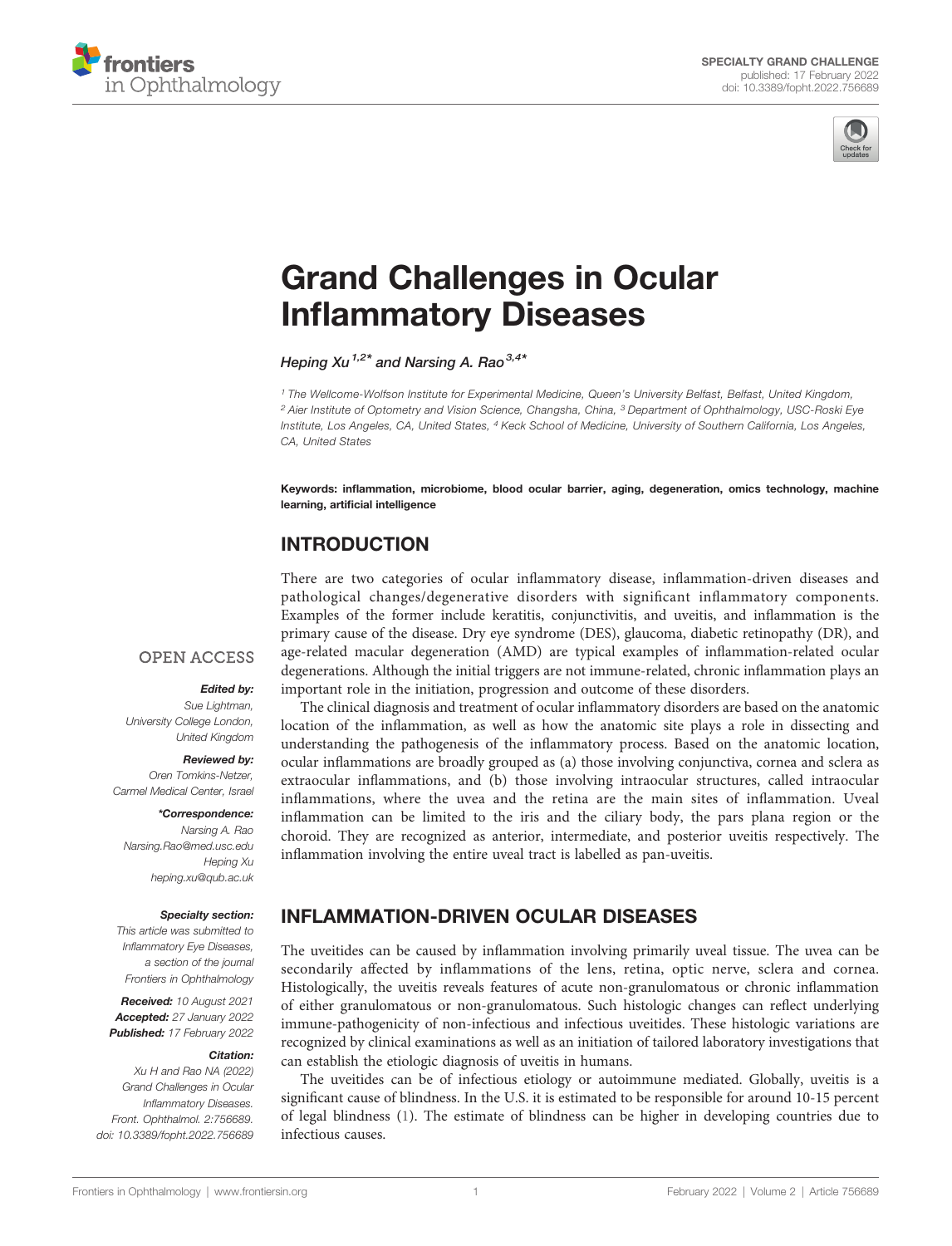In patients with infectious uveitis, the inflammatory process is also driven by innate and adaptive immunity directed toward eliminating the infectious agent. Such an immune process can prolong ocular inflammation and cause tissue damage as noted in tuberculous uveitis. Release of sequestered tissue antigens from the damaged tissues can initiate autoimmune inflammation. The trigger for the autoimmunity can derive from molecular mimicry of shared antigens of the infectious agent with the tissue antigens, adjuvant effects of the infectious agent and can also be formed by standard activation or epitope spreading [\(2\)](#page-6-0). Such infectious and immune mediated inflammation complicates the treatment of infectious uveitis with antimicrobials to combat the infection, as well as the use of immunosuppressive agents to minimize immune driven inflammation and subsequent tissue damage. Use of immunomodulatory agents can enhance infectious processes, resulting in prolonged/chronic and recurrent inflammation, associated tissue damage and the sequelae of such inflammation, leading to the development of cataract, glaucoma and retinal damage. Thus, balancing elimination of the infectious agent and minimizing or preventing immune mediated prolonged inflammation or autoimmunity is a challenge. A clear understanding in eliminating the infectious agent and minimizing tissue damage from the infectious agent and immune process is required to prevent vision loss in infectious uveitides.

Usually, the incidence and prevalence of infectious uveitis represents the prevalence of endemic diseases of a region. A clear understanding of endemic diseases in a geographic location could enhance early clinical diagnosis and appropriate antimicrobial interventions. Current diagnosis of infectious uveitides requires a big data analysis of endemic diseases and their spread to non-endemic countries. In the United States, a recent big data study using nationwide medical claims revealed hitherto unknown higher incidences of infectious uveitis, stating that overall age increased the risk of infections uveitis significantly for each decade over the age of 18 years [\(1\)](#page-6-0). Such data indicates older individuals are more prone to develop infectious uveitides, however, there is a gap in clear understanding of the mechanism for higher incidence of infections in the elderly and these individuals' innate and adaptive immunity against infectious agents.

### Major Challenges in Ocular Infectious Inflammations-Detection of Unexpected and Undiscovered Infectious Agents

In infectious uveitides, there is overlap in the phenotypic expression of inflammations driven by various infectious agents. Thus, it is important to detect the infectious agent early to initiate proper interventions. An important challenge is that a biopsy of infected intraocular tissue used to detect the offending agent can be associated with vision threating complications. Thus, such tissue biopsies are rarely attempted in clinical practice of intraocular inflammations and infections. However, intraocular fluid analysis for cellular response, and detection of organisms by special strains, cultures and molecular

techniques have been helpful in the diagnosis and treatment of infectious uveitides.

The microscopic examination of ocular fluids for detection of microbes is rapid and inexpensive but it requires expertise of laboratory technical personnel in staining the ocular fluids, as well as the expertise of professionals in interpretation of the morphology. Moreover, this approach has low sensitivity. In contrast, cultures of microbes provide high specificity and sensitivity but require a prolonged time to culture fastidious, acid-fast bacteria and fungi, leading to delayed diagnosis and interventions. Furthermore, culture methods are rarely used in detection of viral infections. Moreover, patients with prior use of antimicrobials can limit the growth of the organisms.

In over two decades above laboratory approaches are replaced by molecular techniques to detect infectious agents using intraocular fluids. The techniques include direct polymerase chain reaction (PCR), multiplex PCR, and targeted universal multiplex PCR. The later molecular techniques to detect microbes is based on employing universal primers for conserved 16S ribosomal RNA for bacteria. For detection of fungi, 18S rRNA and internal transcribed spacer (ITS) sequence are used. The universal multiplex PCR and other PCR approaches require presumptive diagnosis of etiologic infectious agents, these technique have low sensitivity with false positive and false negative results. Moreover, these amplification techniques are limited to a small portion of the microbial genome and are prone to contamination with environmental microbes. Furthermore, all the above molecular approaches are driven by clinical impressions to detect the infectious agent.

An important drawback of the above molecular approaches is the failure to detect unexpected and undiscovered organisms. This is a challenge in the field of infectious uveitides, however evolving techniques can address this challenge. By combining robust sequencing with metagenomics and bioinformatics (mNGS), a molecular approach could prove to be a sensitive and rapid method in the detection of both known and unknown infectious agents using a small sample of intraocular fluids. Moreover, since this approach is not clinical hypothesis driven, it is an unbiased technique in the diagnosis of bacteria, viruses, fungi, and other infectious agents. This offers the advantage of detecting currently known pathogens and previously unsuspected infectious agents. Moreover, mNGS can provide modeling of drug resistance and phenotypic behavior of pathogens ([3](#page-6-0)). Potentially mNGS can be beneficial in targeted antimicrobial treatment, thus improving prognosis. Furthermore, big data based epidemiologic studies combined with mNGS can provide host susceptibility factors, prevention, and specific treatment of ocular infections prevalent in a country. Although mNGS is a robust technique in advancing the field of ocular infections and inflammations, its clinical adaptation may take time and requires proper validation by proven methods.

Usually, acute inflammation is self-limited in eliminating stimulus that initiates the inflammatory process. Persistence of the stimulus leads to chronic inflammation and also imbalance between the acute inflammatory process and pro-resolving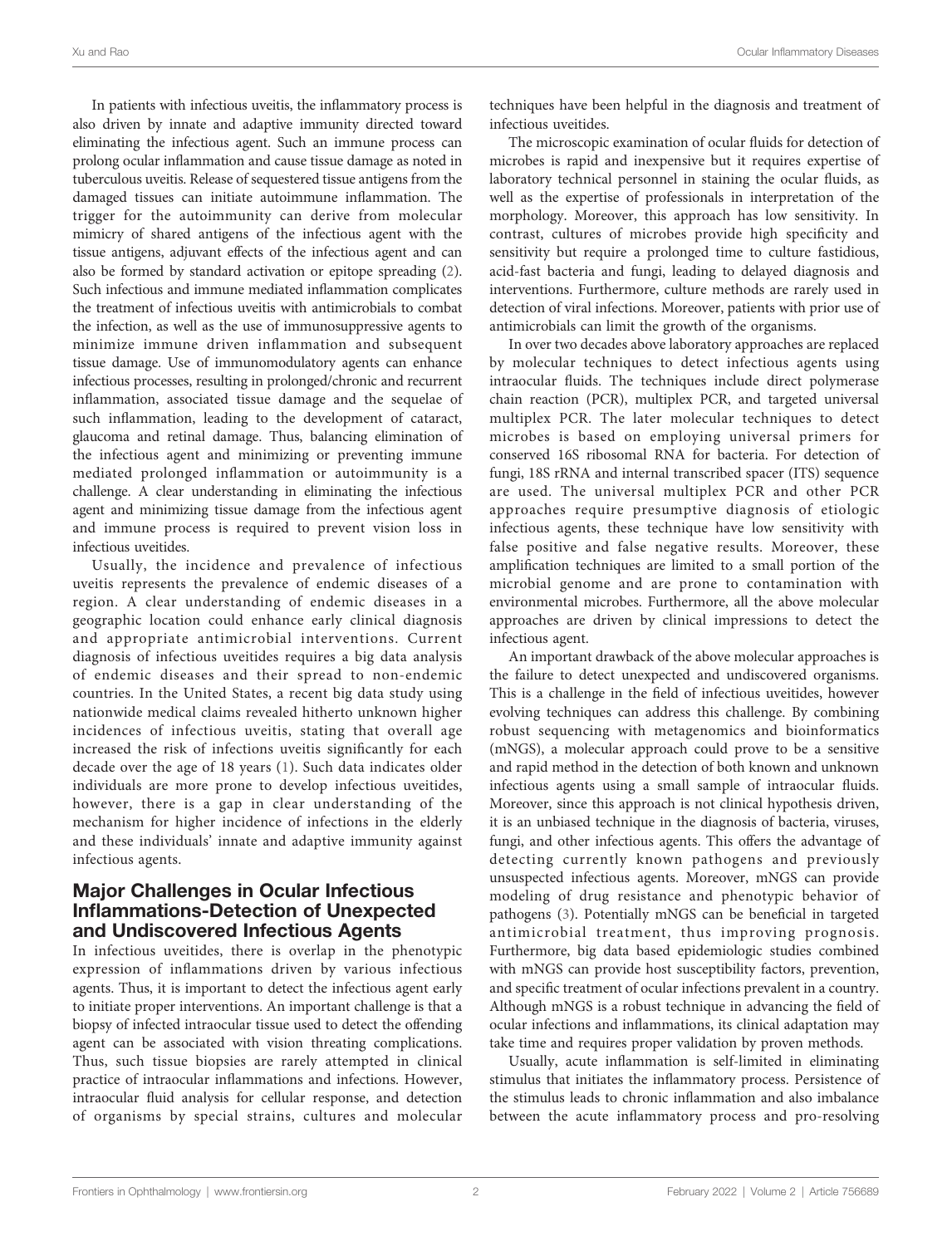mechanisms, which can result in persistent chronic inflammation. A challenge in infectious uveitis is the lack of understanding of the pro-resolving mechanisms. However, studies of inflammations unrelated to ocular tissues show that pro-resolving activity is an active process which includes specialized pro-resolving mediators (SPMS) that play a role in the resolution of acute inflammation and the prevention of the development of chronic inflammation ([4](#page-6-0)). The SPMS' role in resolving the inflammation is a complex one. Various ligands of G protein-coupled receptors, including lipoxins, resolvins, maresins and protectins have been identified. An understanding of SPMS and their mechanisms in elimination of ocular inflammation can lead to developing effective therapeutic interactions.

Although SPMS' role in the resolution of inflammation is important, the elimination of noxious infectious agents is essential in preventing the development of chronic inflammation. Another process involved in the persistence of inflammation includes the NOD-like receptor family pyrin domain containing 3 (NLRP3) inflammasome, which is known to orchestrate innate immune response to infection. This multiprotein complex is activated through Caspase-1 with subsequent maturation of pro-inflammatory cytokines, prointerleukin-1 $\beta$  and pro-IL-18. Such activation of cytokines offers protection in eliminating an infectious agent. However, there are knowledge gaps in the comprehensive understanding of NLRP3's role in the persistence of ocular inflammation after eliminating the offending infectious agent. A clear understanding of NLRP3 assembly could determine the role of mitochondrial oxidative stress in tissue damaged and the controlling persistence of inflammation and autoimmunity.

### Major Challenges in Validating Disease Activity Biomarkers in Uveitis and Related Intraocular Inflammations

In humans, there are several reported clinical and ocular imaging findings in the management of uveitides. These include measurement of best-corrected visual acuity, anterior chamber cells and flare, vitreous haze, central macular edema, inflammatory retinal vascular wall sheathing, extent of choroidal and retinal lesions, and others ([5\)](#page-6-0). However, there has not been a robust validation of these findings in determining severity of uveitis during the active and resolving phases, in response to current therapeutic interventions and prognosis. Potentially surrogate biomarkers detected from blood and intraocular fluids can objectively address the status of active and quiescent uveitis, as well as the response to treatments and prognosis. Although detection of such biomarkers can be a challenge, current proteomic-based studies are revealing the presence of several hundreds of elevated proteins in the ocular fluids and blood. Similar ocular fluid and serum studies in various human uveitis entities and in animal models of uveitis show presence of various levels of cytokines and chemokines that are involved in the initiation or amplification of inflammation. Moreover, immunological studies reveal the importance of immunoreactive cells, particularly T cells in initiating and

modulating an ongoing inflammatory process. Analysis of microRNA profiles in ocular fluid and blood samples may also uncover potential biomarkers of disease activity and response to therapy in uveitids patients.

It is recognized that modulation of the inflammatory process comes from the network and interaction of pro-inflammatory and anti-inflammatory cytokines. The former cytokines include members of IL-1, IL-6, TNF $\alpha$ , IL-17 and several members of IL-12, IL-23, and IL-39 families. The anti-inflammatory molecules include IL-10 family members, and IL-27 and IL-35. Although measurements of these cytokines in intraocular fluid and blood may yield promising results in active, resolving, and quiescent uveitides, studies are required to identify specific cytokines as biomarkers in various phases of uveitis.

Recent promising studies in animal models of uveitis and limited studies in humans with uveitis reveal that locally generated Th17/Th1 cells detected in intraocular fluid may serve as biomarkers for therapeutic responses. Presence of these cells was associated with resistance to corticosteroid treatment in suppressing the inflammation in uveitis. Clinical verification of the result from animal study will have significant impact in personalized/precision medical management of uveitis. The findings may be clinically significant by avoiding treatment of the uveitis with corticosteroids and corticosteroid related ocular and systemic complications ([6\)](#page-6-0).

The role of T regulatory cells (T-regs) in resolution of noninfectious uveitis and other autoimmune inflammations is well recognized. Adoptive transfer of T-regs can effectively bring about resolution and maintain remission of experimental autoimmune uveitis  $(7-9)$  $(7-9)$  $(7-9)$  $(7-9)$ . The number and function of T-regs could be used to monitor or predict disease activity. Interestingly, Gilbert and colleagues have shown that the immune checkpoint molecule, T-cell immune receptors with Ig and ITIM domains (TIGIT), is critically involved in CD4<sup>+</sup>CD25<sup>+</sup>Fox P3<sup>+</sup> T-regsmediated resolution of uveitis [\(9](#page-6-0)). These TIGIT-expressing T cells may maintain clinical remission of the intraocular inflammation. In addition to T-regs, the immune checkpoint protein TIGIT is also expressed in activated and memory T cells, and NK cells ([10](#page-6-0)). Enhancing the expression of immune checkpoint proteins such as TIGIT and cytotoxic Tlymphocyte antigen-4-immunoglobulin (CTLA4) using gene therapy or relevant fusion protein can be a novel therapeutic in recalcitrant uveitis of non-infectious etiology. It has been reported that the development of experimental autoimmune uveitis can be prevented by CTLA4 fusion protein (CTLA4-Ig) [\(11\)](#page-6-0). The TIGIT-Ig fusion protein has been successfully used to treat murine model of systemic lupus erythematosus ([12](#page-6-0)). Translation of the checkpoint protein results from animal studies into clinical practice remains to be a challenge.

Immune suppressive cytokines, such as IL-27 and IL-35 can be potential therapeutic targets. In uveitis animal models, recombinant IL-35 treatment resulted in suppression of the intraocular inflammation by inhibiting Th-17 responses and induction of regulatory B-cells (B regs). Interestingly IL-35 producing B regs (i35-B regs) generate abundant amounts of exosomes containing IL-35. Such exosomes can be potential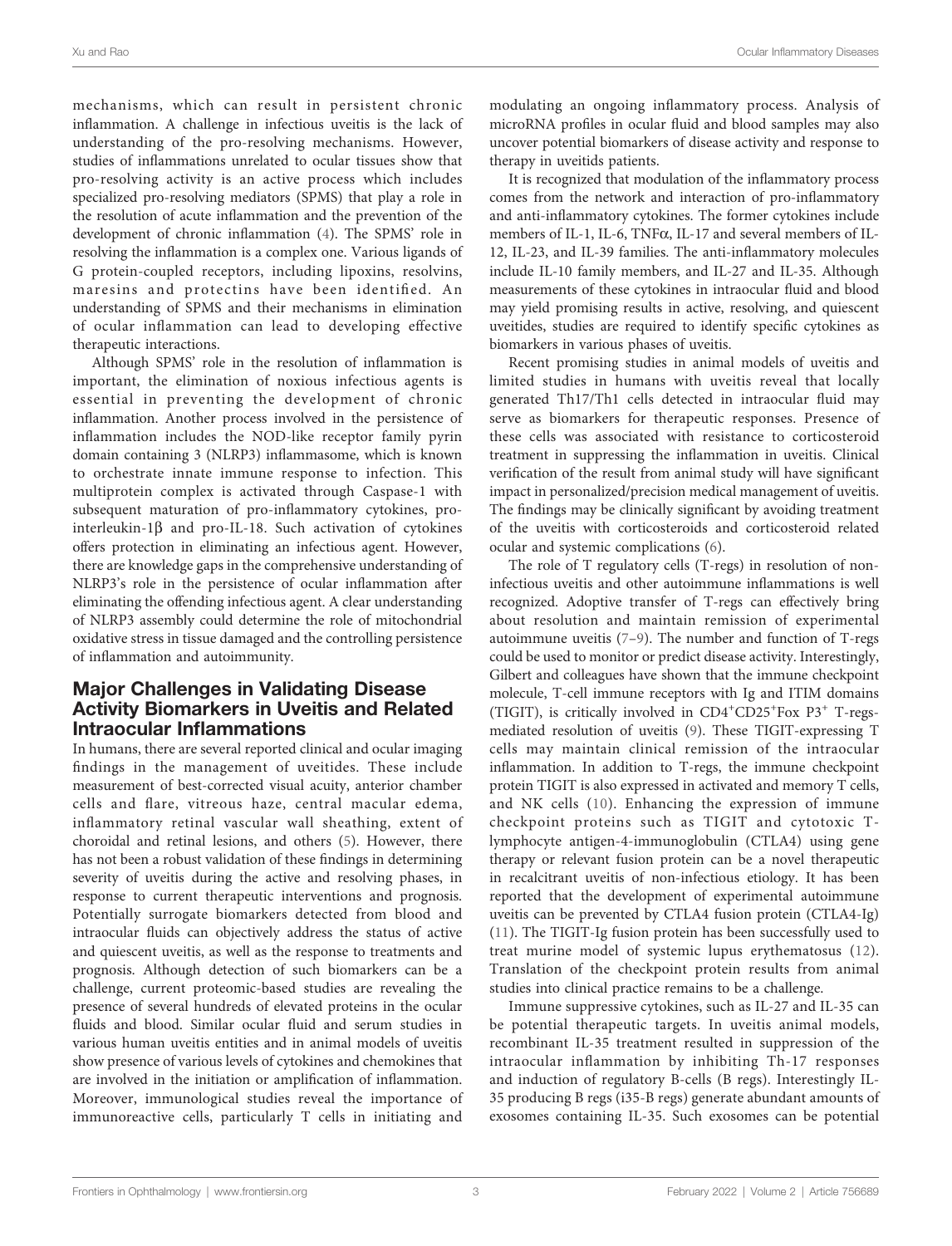immune suppressive therapeutic agents in treatment of uveitis ([13\)](#page-6-0). However, further studies are required to determine the role of the exosome-based therapy in human non-infectious uveitis.

The detection and validation of biomarkers as mentioned above including microRNAs in patients with various uveitis entities seem to be promising in guiding the development of novel personalized treatment options for uveitides. In patients with active and resolved uveitis, validation of microRNA changes in intraocular fluid and/or peripheral blood may also lead to the development of novel gene therapies that would avoid significant side effects of current treatments of uveitides.

# INFLAMMATION-RELATED OCULAR DEGENERATIVE DISEASES

It is now well appreciated that inflammation plays a critical role in the pathogenesis of various ocular degenerative disorders such as DES, glaucomatous retinopathy, DR, and AMD. Research in the role of inflammation in ocular degenerative diseases is still in infancy and only limited results have been translated into clinical practice. The use of anti-inflammatory/immune suppressive drugs such as cyclosporine eyedrop has revolutionized DES therapy [\(14](#page-6-0)), although a significant proportion of patients do not benefit from the therapy. Currently, there is no FDAapproved immunotherapy for retinal degenerative diseases although there are compounds (e.g., complement inhibitors) in clinical trials. Further knowledge on detailed inflammatory pathways involved in the pathogenesis of ocular degenerative diseases is needed for the development of effective and safe immunotherapies. In the meantime, we also need clinical tools (e.g., biomarkers) to identify inflammation and such tools will be extremely valuable in implementing personalized medicine. A big challenge is to find disease-specific biomarkers and multiple "omics-based" approaches in combination with machine learning (ML) and artificial intelligence (AI) may help to overcome the challenge.

### Major Challenges in Uncovering the Pathogenesis of Ocular Inflammatory **Diseases**

Inflammation is a protective response of immune and nonimmune cells against exogenous and endogenous pathogens and danger molecule, and has four phases, initiation, transition, resolution, and return to homeostasis. The collateral damage is often related to uncontrolled or dysregulated inflammation at the initiation and transition phases and the lack of proper resolution. Eliminating the initial triggers (e.g., with antibiotics or antiviral drugs for infectious ocular diseases) is most effective in controlling inflammation. In many conditions, it is a challenge to identify the factors that trigger inflammation. Therefore, therapeutic strategies rely on general immune suppression and the limited number of biologics that blocking inflammatory mediators. Improved knowledge on how

inflammation is initiated and the mechanisms of immune dysregulation is essential to developing better therapies.

### Is Microbiota an Initiator and a Key Player of "Non-Infectious" Ocular Inflammatory Diseases?

Recent advance in microbiome studies has made us rethink the etiology of various non-infectious ocular inflammatory diseases. Microbiome encompasses trillions of microbes that exist in soils, oceans, plants, animals and human beings. The microbiome is an essential part of our biology that supports many physiological functions. For example, the gut microbiome is essential for our digestion and nutrition; it also helps to maintain the integrity of epithelial barrier and protects us from disease. The microbiome also presents in the ocular surface ([15\)](#page-6-0), and even inside the intraocular compartment ([16\)](#page-6-0). This ecosystem of commensal/ pathogenic microbes is dynamic and influenced by the environment that we live, as well as our lifestyle, mental health, medication, and genetic background. A growing body of evidence suggests that gut and ocular microbial dysbiosis is critically involved in the development of intraocular inflammation, such as autoimmune uveoretinitis ([15](#page-6-0), [17](#page-6-0), [18\)](#page-6-0), AMD [\(19\)](#page-6-0), and glaucoma [\(20\)](#page-6-0). Furthermore, a recent study has reported disease-specific intraocular microbial signatures in eyes with senile cataract, AMD and glaucoma ([16](#page-6-0)), suggesting possible infectious etiology of these age-related ocular diseases.

Microbial dysbiosis may contribute to the development and progression of inflammatory eye diseases by modulating the systemic immune system and/or altering the ocular microenvironment. Gut microbes and metabolites can be translocated into the bloodstream and peripheral tissues ([21\)](#page-6-0) and participate in the development of various autoimmune and neurodegenerative diseases. A low-grade systemic inflammation characterized by increased plasma levels of C-reactive protein, inflammatory cytokines (e.g., IL-1 $\beta$ , IL-6, TNF $\alpha$ ), and neutrophil counts exists in various retinal degenerative conditions such as AMD and DR [\(22,](#page-6-0) [23\)](#page-6-0), and this may result from gut microbial dysbiosis. The compositions of the ocular surface or intraocular microbiota may alter the ocular microenvironment and contribute to the development of ocular diseases. Establishing a causal link between specific commensal bacteria or their metabolites and ocular pathologies and the underlying mechanisms will be crucial to design better management strategies. Major challenges include the identification of disease-promoting microbiota in either the gut, ocular surface or intraocular compartments, and experimentally demonstrating their causal roles. It is very difficult to rigorously establish the causal role of individual microbes in human studies due to the extreme complexity of microbiota. Another challenge is the lack of proper models to study the causal role of individual microbes in human ocular inflammatory diseases. Although the gnotobiotic human microbiota-associated (HMA) mice are proven valuable in understanding the pathogenic roles of the gut microbiome in human disease, the bacteria compositions in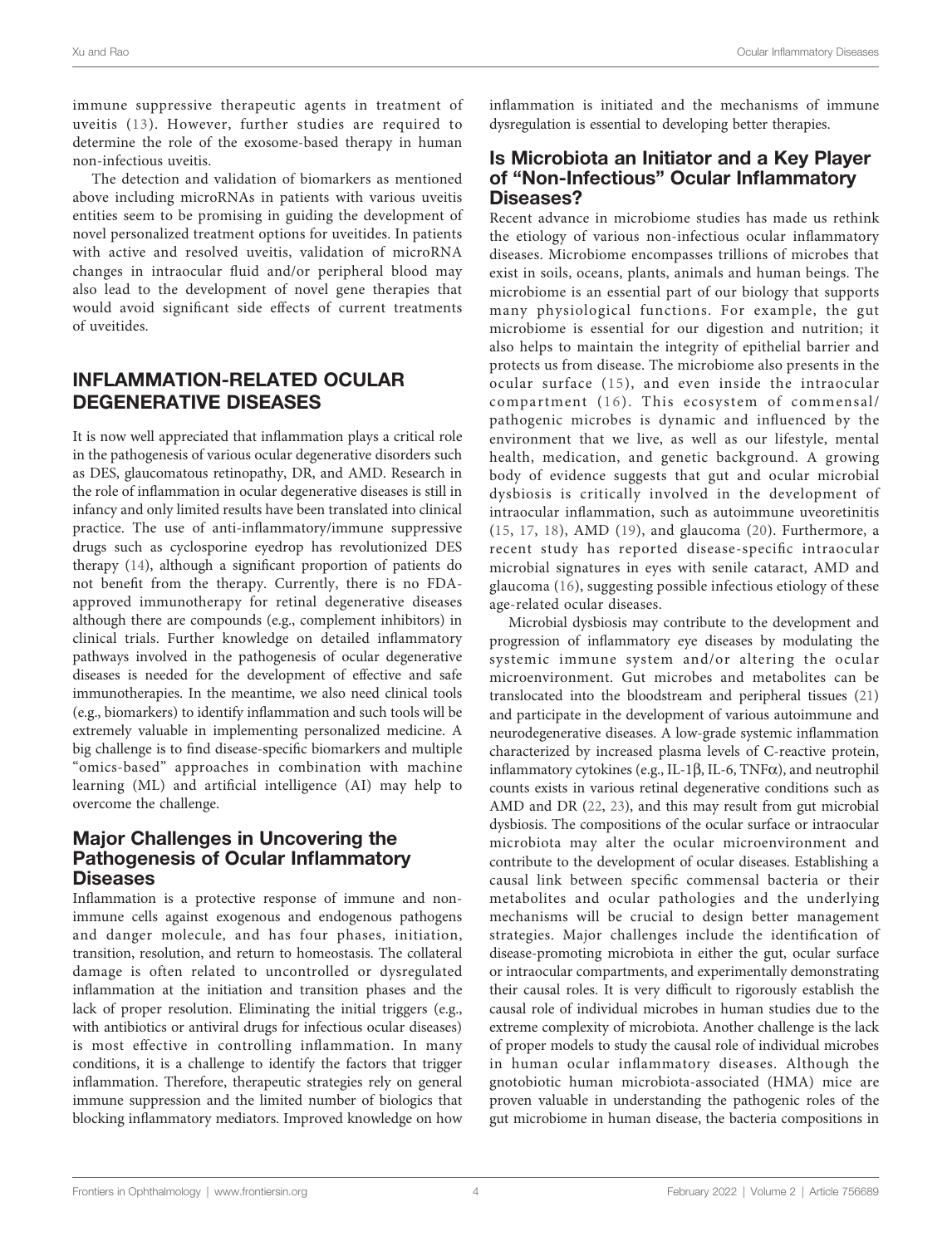the HMA mouse flora are not the same as the original donor fecal samples ([24\)](#page-6-0).

# Interaction Between Pathogens/ Commensals and Ocular Barriers

The virulent pathogens do not normally have access to the intraocular compartment due to (a) the elimination of the pathogens by peripheral innate immunity, and (b) the bloodocular barrier (BOB). The less virulent opportunistic pathogens can cross the blood-retinal barrier (BRB) and become latent ([25\)](#page-6-0). It is believed that pathogens may cross the BRB or blood-brain barrier (BBB) through the transcellular (e.g., receptor-mediated uptake or pinocytosis), paracellular or infectious cargo (e.g., infected monocytes) ([25\)](#page-6-0) although the detailed pathways involved in each route are poorly defined. It is unclear whether the commensals use the same routes to enter the intraocular compartments and how they influence the intraocular microenvironment. The commensals are detected in the aqueous humor and vitreous body in healthy eyes and they may come from the ocular surface and/or bloodstream through the cornea, iris, ciliary body, retinal blood vessels, and Bruch's membrane/RPE barrier. The fact that there is a diseasespecific intraocular microbiota profile [\(16](#page-6-0)) suggests a selection mechanism at BOB or within the intraocular microenvironment. We have found that RPE cells constitutively express high-levels of anti-microbial peptide lysozyme, which is critically involved in the bactericidal function of RPE cells ([26](#page-6-0)). Our result suggests that, in addition to the physical barrier and immunosuppressive molecules, the BRB may also protect the neuronal retina from blood-borne pathogens by releasing antimicrobial peptides. It will be interesting to know what other antimicrobial peptides are produced by ocular barrier cells and how their production is regulated.

Once the ocular barrier is breached, retinal cells including neurons, glial cells and barrier epithelial cells (e.g., RPE) coordinate efforts to control infection. In that sense, retinal neurons [including photoreceptors ([27\)](#page-6-0)] and RPE cells have a strong immune suppressive and regulatory capability, which makes the retina an immune-privileged (IP) tissue. Although virulent pathogens may cause devastating intraocular inflammation, the opportunistic pathogens can persist as latent infection and later be reactivated when such immune protection is compromised. How the commensals affect the immune regulatory function of retinal cells remains unknown. The existence of disease-specific intraocular commensals suggests that they may play a critical role in modulating the retinal immune response in these degenerative diseases. To gain deeper insights into the pathogenesis of intraocular inflammatory diseases, a major challenge is to understand the complex communication between the microbiome, barrier cells (e.g., endothelial cells, ciliary body epithelial cells, and retinal pigment epithelial cells), neurons, and glial cells in homeostatic and disease conditions. This will require the establishment of suitable in vitro and in vivo models using various "omics-based" technologies. The investigations should cover genetic susceptibility, microbiome-ocular cell interaction, immune

regulation, cell metabolism, etc. The application of ML and AI may help to model the complex network system of healthy, inflamed, or degenerative eye disorders.

# Aging and Ocular Inflammatory Diseases

Aging increases not only the risk of intraocular infection, but also various degenerative eye diseases, such as DES, AMD, and DR. There is a growing need to identify novel interventions to reduce the risk of age-related infectious and degenerative diseases by exerting a beneficial effect on the aging immune system. With advancing age, the immune system undergoes senescence (immunosenescence) leading to impaired ability to mount a robust immune response. On the other hand, age is accompanied by a low-level of systemic inflammation (inflammaging). The gut microbial composition changes drastically in old people characterized by the loss of protective commensals accompanied by the expansion of endotoxinproducing pathobionts ([28\)](#page-6-0). Such dysbiosis may contribute, at least partially, to inflammaging. On the other hand, a recent shotgun metagenomics study has shown that the gut microbiome of people with extreme longevity (aged 99 – 109y) is more suited for xenobiotic degradation and shows a rearrangement in metabolic pathways related to carbohydrate, amino acid, and lipid metabolism ([29\)](#page-7-0). A drastic difference exists in bacterial composition, metabolic functions, and the abundance of antibiotic resistance genes in ocular surface microbiome between young and old healthy donors [\(30](#page-7-0)). Whether these age-related changes contribute to DES remains unknown. It will be important going forward to investigate exactly how systemic and local immune responses are affected by dysbiosis in the elderly. The knowledge will offer opportunities to explore therapeutics approaches for mitigating microbial dysbiosis and restoring immune function in the elderly.

Although we do not know how age affects antimicrobial peptides production by ocular barrier cells, age impairs the blood-ocular barrier integrity and reduces the immune regulatory function of retinal neurons ([31](#page-7-0)). This may increase the risk of dysregulated intraocular inflammation through multiple mechanisms. First, the weakened physical barrier allows easy access of circulating pathogens or commensals to the neuronal retina, hence, increases the risk of intraocular infection. Circulating immune cells (e.g., antigen presenting cells) can access retinal antigens, which are normally sequestered behind the blood-ocular barrier, through the impaired barrier, and this will increase the risk of autoinflammatory response. Second, the altered immune suppressive property of retinal neurons may lead to dysregulated or uncontrolled microglial or complement activation. Indeed, the aging retina is accompanied by a sustained low-level of inflammation (parainflammation) characterized by microglial activation, subretinal accumulation and low levels of complement activation ([32](#page-7-0)).

The gut microbiome can affect the IP status of the CNS, including the retina and it is known that the gut microbiome in the early neonatal period is necessary for the establishment of the IP status of the CNS in adulthood. It would be interesting to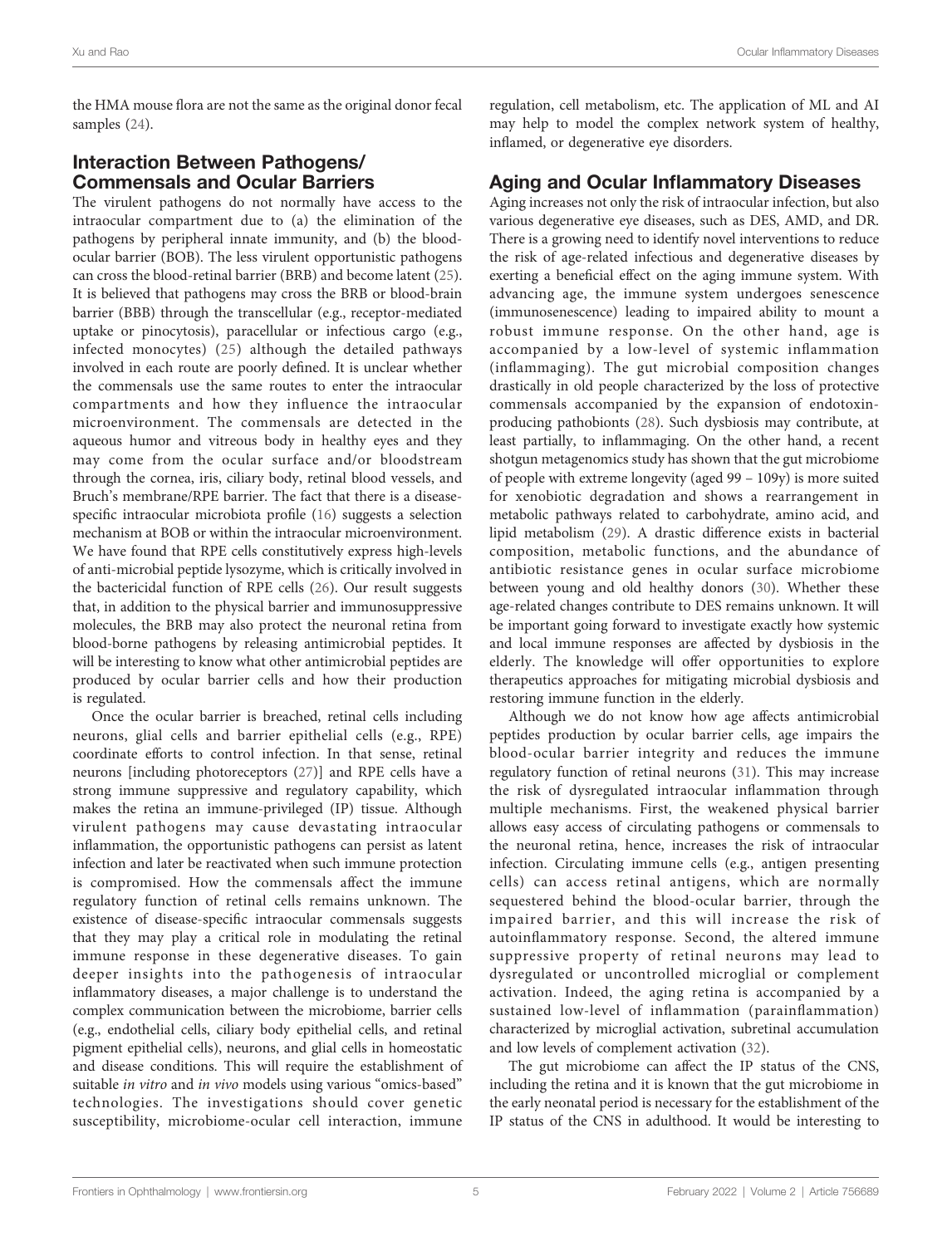<span id="page-6-0"></span>know if the alterations in BRB and IP status in the elderly, particularly in patients with age-related retinal degenerative diseases, is related to unhealthy microbiome in infants or during aging.

We hope the Frontiers in Ophthalmology – Inflammatory Eye Diseases section will serve as a vehicle for discussion and exchanging opinions to synthesize and debate the grand challenges as well as publishing original research findings.

# AUTHOR CONTRIBUTIONS

The writing of this manuscript was a collective effort between HX and NR. NR wrote the clinical part and HX wrote the basic science part of the challenges. All authors contributed to the article and approved the submitted version.

# **REFERENCES**

- 1. Zhang Y, Amin S, Lung KI, Seabury S, Rao N, Toy BC. Incidence, Prevalence, and Risk Factors of Infectious Uveitis and Scleritis in the United States: A Claims-Based Analysis. PloS One (2020) 15:e0237995. doi: [10.1371/](https://doi.org/10.1371/journal.pone.0237995) [journal.pone.0237995](https://doi.org/10.1371/journal.pone.0237995)
- 2. Delogu LG, Deidda S, Delitala G, Manetti R. Infectious Diseases and Autoimmunity. J Infect Dev Ctries (2011) 5:679–87. doi: [10.3855/jidc.2061](https://doi.org/10.3855/jidc.2061)
- 3. Gu W, Miller S, Chiu CY. Clinical Metagenomic Next-Generation Sequencing for Pathogen Detection. Annu Rev Pathol: Mech Dis (2019) 14:319–38. doi: [10.1146/annurev-pathmechdis-012418-012751](https://doi.org/10.1146/annurev-pathmechdis-012418-012751)
- 4. Park J, Langmead CJ, Riddy DM. New Advances in Targeting the Resolution of Inflammation: Implications for Specialized Pro-Resolving Mediator GPCR Drug Discovery. ACS Pharmacol Transl Sci (2020) 3:88–106. doi: [10.1021/](https://doi.org/10.1021/acsptsci.9b00075) [acsptsci.9b00075](https://doi.org/10.1021/acsptsci.9b00075)
- 5. Pato E, Martin-Martinez MA, Castelló A, Méndez-Fernandez R, Muñoz-Fernández S, Cordero-Coma M, et al. Development of an Activity Disease Score in Patients With Uveitis (UVEDAI). Rheumatol Int (2017) 37:647–56. doi: [10.1007/s00296-016-3593-1](https://doi.org/10.1007/s00296-016-3593-1)
- 6. Chen Y-H, Lightman S, Calder VL. CD4+ T-Cell Plasticity in Non-Infectious Retinal Inflammatory Disease. Int J Mol Sci (2021) 22:9584. doi: [10.3390/](https://doi.org/10.3390/ijms22179584) [ijms22179584](https://doi.org/10.3390/ijms22179584)
- 7. Silver PB, Horai R, Chen J, Jittayasothorn Y, Chan CC, Villasmil R, et al. Retina-Specific T Regulatory Cells Bring About Resolution and Maintain Remission of Autoimmune Uveitis. J Immunol (2015) 194:3011–9. doi: [10.4049/jimmunol.1402650](https://doi.org/10.4049/jimmunol.1402650)
- 8. Liu YH, Mölzer C, Makinen K, Kamoi K, Corbett CLC, Klaska IP, et al. Treatment With FoxP3+ Antigen-Experienced T Regulatory Cells Arrests Progressive Retinal Damage in a Spontaneous Model of Uveitis. Front Immunol (2020) 11:2071. doi: 10.3389/fi[mmu.2020.02071](https://doi.org/10.3389/fimmu.2020.02071)
- 9. Gilbert RM, Zhang X, Sampson RD, Ehrenstein MR, Nguyen DX, Chaudhry M, et al. Clinical Remission of Sight-Threatening Non-Infectious Uveitis Is Characterized by an Upregulation of Peripheral T-Regulatory Cell Polarized Towards T-Bet and TIGIT. Front Immunol (2018) 9:907. doi: [10.3389/](https://doi.org/10.3389/fimmu.2018.00907) fi[mmu.2018.00907](https://doi.org/10.3389/fimmu.2018.00907)
- 10. Harjunpää H, Guillerey C. TIGIT as an Emerging Immune Checkpoint. Clin Exp Immunol (2020) 200:108–19. doi: [10.1111/cei.13407](https://doi.org/10.1111/cei.13407)
- 11. Iwahashi C, Fujimoto M, Nomura S, Serada S, Nakai K, Ohguro N, et al. CTLA4-Ig Suppresses Development of Experimental Autoimmune Uveitis in the Induction and Effector Phases: Comparison With Blockade of Interleukin-6. Exp Eye Res (2015) 140:53–64. doi: [10.1016/j.exer.2015.08.012](https://doi.org/10.1016/j.exer.2015.08.012)
- 12. Liu S, Sun L, Wang C, Cui Y, Ling Y, Li T, et al. Treatment of Murine Lupus With TIGIT-Ig. Clin Immunol (2019) 203:72–80. doi: [10.1016/](https://doi.org/10.1016/j.clim.2019.04.007) [j.clim.2019.04.007](https://doi.org/10.1016/j.clim.2019.04.007)
- 13. Egwuagu CE, Alhakeem SA, Mbanefo EC. Uveitis: Molecular Pathogenesis and Emerging Therapies. Front Immunol (2021) 12:623725. doi: [10.3389/](https://doi.org/10.3389/fimmu.2021.623725) fi[mmu.2021.623725](https://doi.org/10.3389/fimmu.2021.623725)

### FUNDING

The work of HX's lab is funded by Fight for Sight (UK) (1361/ 1362; 1425/1426; 5057/5018), Diabetes UK (11/0004230; 13/ 0004729; 16/0005537), the European Union's Horizon 2020 research and innovation program under the Marie Skłodowska-Curie (No 722717), Aier Eye Hospital Group Research Funds and Hunan Science & Technology Association (2018KX001; 2018RS3123).

### ACKNOWLEDGMENTS

The authors thank members of their laboratories, past and present, who have made many important contributions to the ideas expressed in this paper.

- 14. Pflugfelder SC. Antiinflammatory Therapy for Dry Eye. Am J Ophthalmol (2004) 137:337–42. doi: [10.1016/j.ajo.2003.10.036](https://doi.org/10.1016/j.ajo.2003.10.036)
- 15. Li JJ, Yi S, Wei L. Ocular Microbiota and Intraocular Inflammation. Front Immunol (2020) 11:609765. doi: 10.3389/fi[mmu.2020.609765](https://doi.org/10.3389/fimmu.2020.609765)
- 16. Deng Y, Ge X, Li Y, Zou B, Wen X, Chen W, et al. Identification of an Intraocular Microbiota. Cell Discov (2021) 7:13. doi: [10.1038/s41421-021-](https://doi.org/10.1038/s41421-021-00245-6) [00245-6](https://doi.org/10.1038/s41421-021-00245-6)
- 17. Horai R, Caspi RR. Microbiome and Autoimmune Uveitis. Front Immunol (2019) 10:232. doi: 10.3389/fi[mmu.2019.00232](https://doi.org/10.3389/fimmu.2019.00232)
- 18. Molzer C, Heissigerova J, Wilson HM, Kuffova L, Forrester JV. Immune Privilege: The Microbiome and Uveitis. Front Immunol (2020) 11:608377. doi: 10.3389/fi[mmu.2020.608377](https://doi.org/10.3389/fimmu.2020.608377)
- 19. Rowan S, Jiang S, Korem T, Szymanski J, Chang ML, Szelog J, et al. Involvement of a Gut-Retina Axis in Protection Against Dietary Glycemia-Induced Age-Related Macular Degeneration. Proc Natl Acad Sci USA (2017) 114:E4472–e4481. doi: [10.1073/pnas.1702302114](https://doi.org/10.1073/pnas.1702302114)
- 20. Chen H, Cho KS, Vu THK, Shen CH, Kaur M, Chen G, et al. Commensal Microflora-Induced T Cell Responses Mediate Progressive Neurodegeneration in Glaucoma. Nat Commun (2018) 9:3209–018-05681-9. doi: [10.1038/s41467-018-06428-2](https://doi.org/10.1038/s41467-018-06428-2)
- 21. Manfredo Vieira S, Hiltensperger M, Kumar V, Zegarra-Ruiz D, Dehner C, Khan N, et al. Translocation of a Gut Pathobiont Drives Autoimmunity in Mice and Humans. Science (2018) 359:1156–61. doi: [10.1126/science.aar7201](https://doi.org/10.1126/science.aar7201)
- 22. Chen M, Xu H. Parainflammation, Chronic Inflammation, and Age-Related Macular Degeneration. J Leukocyte Biol (2015) 98:713–25. doi: [10.1189/](https://doi.org/10.1189/jlb.3RI0615-239R) [jlb.3RI0615-239R](https://doi.org/10.1189/jlb.3RI0615-239R)
- 23. Xu H, Chen M. Diabetic Retinopathy and Dysregulated Innate Immunity. Vision Res (2017) 139:39–46. doi: [10.1016/j.visres.2017.04.013](https://doi.org/10.1016/j.visres.2017.04.013)
- 24. Seedorf H, Griffin NW, Ridaura VK, Reyes A, Cheng J, Rey FE, et al. Bacteria From Diverse Habitats Colonize and Compete in the Mouse Gut. Cell (2014) 159:253–66. doi: [10.1016/j.cell.2014.09.008](https://doi.org/10.1016/j.cell.2014.09.008)
- 25. Forrester JV, McMenamin PG, Dando SJ. CNS Infection and Immune Privilege. Nat Rev Neurosci (2018) 19:655–71. doi: [10.1038/s41583-018-](https://doi.org/10.1038/s41583-018-0070-8) [0070-8](https://doi.org/10.1038/s41583-018-0070-8)
- 26. Liu J, Yi C, Ming W, Tang M, Tang X, Luo C, et al. Retinal Pigment Epithelial Cells Express Antimicrobial Peptide Lysozyme – A Novel Mechanism of Innate Immune Defense of the Blood-Retina Barrier. Invest Opthalmol Visual Sci (2021) 62. doi: [10.1167/iovs.62.7.21](https://doi.org/10.1167/iovs.62.7.21)
- 27. Liu J, Tang M, Harkin K, Du X, Luo C, Chen M, et al. Single-Cell RNA Sequencing Study of Retinal Immune Regulators Identified CD47 and CD59a Expression in Photoreceptors—Implications in Subretinal Immune Regulation. J Neurosci Res (2020) 98:1498–513. doi: [10.1002/jnr.24618](https://doi.org/10.1002/jnr.24618)
- 28. Tavella T, Rampelli S, Guidarelli G, Bazzocchi A, Gasperini C, Pujos-Guillot E, et al. Elevated Gut Microbiome Abundance of Christensenellaceae, Porphyromonadaceae and Rikenellaceae Is Associated With Reduced Visceral Adipose Tissue and Healthier Metabolic Profile in Italian Elderly. Gut Microbes (2021) 13:1–19. doi: [10.1080/19490976.2021.1880221](https://doi.org/10.1080/19490976.2021.1880221)